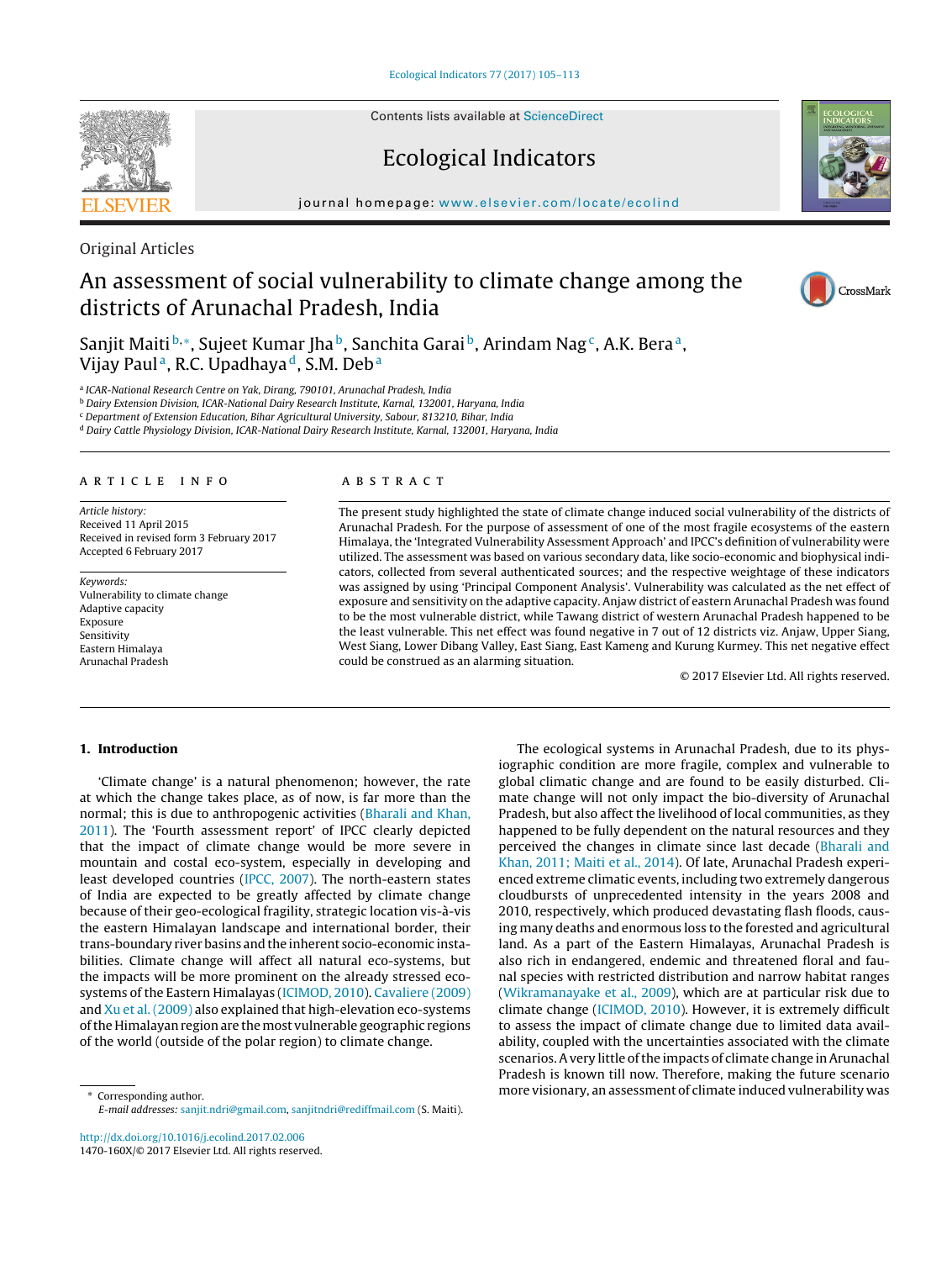

**Fig. 1.** Map of Arunachal Pradesh, India.

thought to be the need of the hour, which undertaking the present study.

#### **2. Materials and methods**

#### 2.1. Study area

Arunachal Pradesh, the largest state in the north-eastern region of India, is located between 26°28′–29°30′N lat. and 91°30′–97°30′E long., and covers a geographical area of 83,743 sq. Km, with a population density of 17/sq. km (2011 Census). The state forms a major part of the Eastern Himalayas, and is predominantly hilly and mountainous [\(Bharali](#page--1-0) [and](#page--1-0) [Khan,](#page--1-0) [2011\).](#page--1-0) The state is also recognized as one among the 200 globally important eco-regions ([Olson](#page--1-0) [and](#page--1-0) [Dinerstein,](#page--1-0) [1998\).](#page--1-0)

There are 16 districts in the state of Arunachal Pradesh (Fig. 1). Among these sixteen districts, 13 districts (except Tirap, Changlam, and Lohit) are in alpine and sub-temperate alpine agro-climatic region. Hence, these thirteen districts namely Tawang, West Kameng, East Kameng, Kurung Kurmey, Papumpare, Lower Subansiri, Upper Subansiri, East Siang, West Siang, Upper Siang, Dibang Valley, Lower Dibang Valley and Anjaw were covered to prepare district level vulnerability profile. Dibang valley district was dropped during data collection due to non-availability of climatic data at India Metrological Department, Pune, India. Therefore, 12 districts of Arunachal Pradesh were finally selected for the present study.

## 2.2. Data sources

The present study was based on the secondary data and district level data, which were obtained from the diverse sources. Data on the district-wise demographic features like population density, decadal growth rate, rural literacy rate, rural population to total

population as well as household data like rural households availing banking service, households not having drinking water sources at their home premises, households having houses in dilapidated conditions were taken from the official website of Census of India, as per 2011 census. Climatic indicators were calculated from the high resolution daily gridded temperature and rainfall data for the Indian region during the period of 25 years (1975–1999), as developed by the India Metrological Department, Pune, India. District-wise agricultural productivity (Rs/ha of Net sown area) were taken from the 'Policy Paper no' 26 (entitled as 'Instability and regional variation in Indian Agriculture'), as published by the National Centre for Agricultural Economics and Policy Research, India in the year 2011. District-wise 'Human Development Index' value was obtained from the human development report of the Govt. of Arunachal Pradesh. Data on the district-wise land utilisation pattern; agriculture; animal husbandry; fisheries; infrastructure like rural electrification, medical institution; per capita income; and operational holding were collected from the latest published statistical handbook and official websites of Arunachal Pradesh and respective districts.

## 2.3. Development of social vulnerability index for the districts of Arunachal Pradesh, India

There are three major conceptual approaches for analysing vulnerability to climate change: the socio-economic, the bio-physical (impact assessment), and the integrated assessment approaches [\(Deressa](#page--1-0) et [al.,](#page--1-0) [2008\).](#page--1-0)

The integrated assessment approach combines both socioeconomic and bio-physical approaches to determine vulnerability. The vulnerability mapping approach ([O'Brien](#page--1-0) et [al.,](#page--1-0) [2004;](#page--1-0) [Kumar](#page--1-0) and Tholkappian, 2005) is a good example of this approach, in which both socio-economic and bio-physical factors are systematically combined to determine vulnerability. Thus, this method was fol-